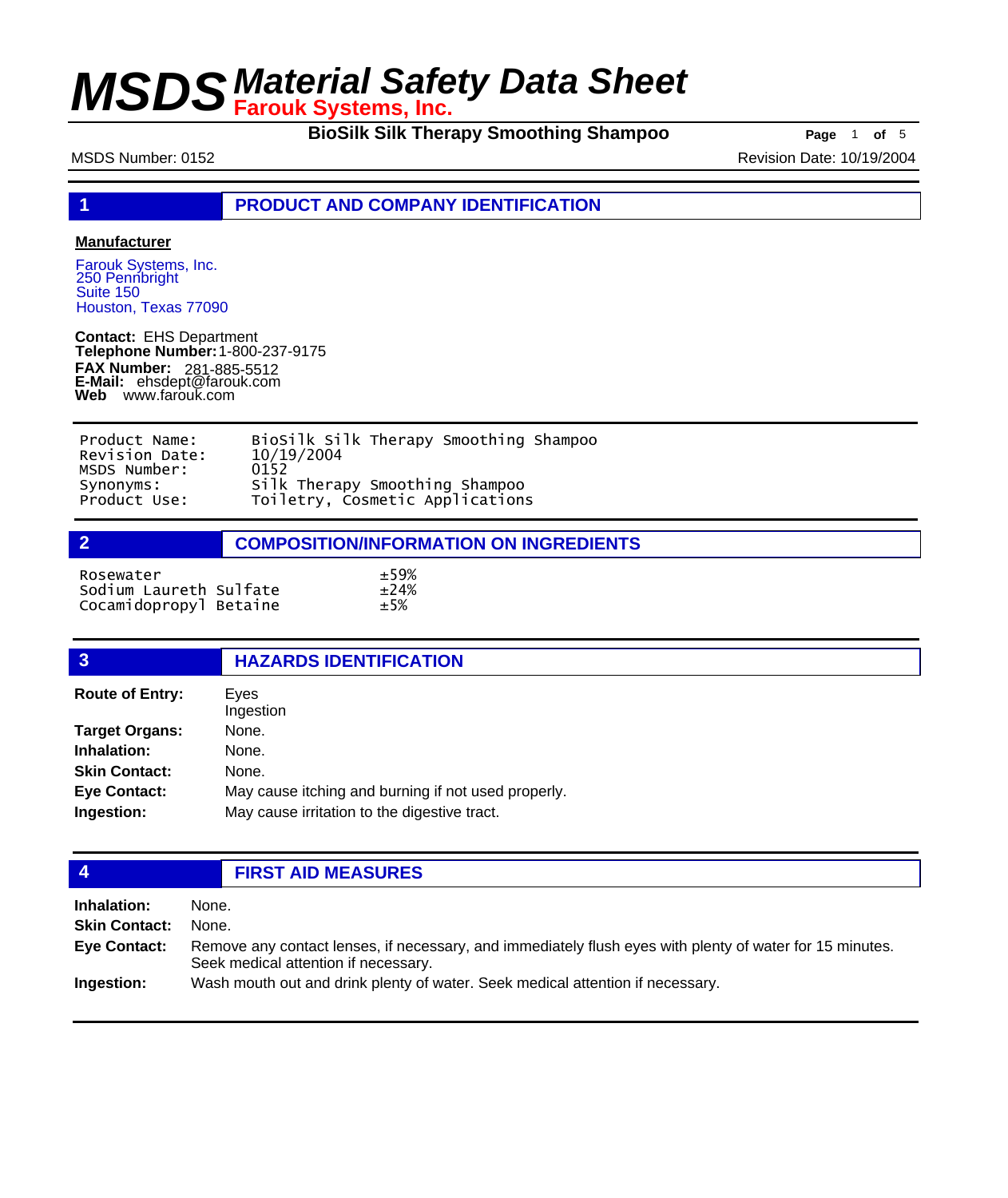**BioSilk Silk Therapy Smoothing Shampoo Page** 2 of 5

MSDS Number: 0152 **Revision Date: 10/19/2004** Revision Date: 10/19/2004

**5 FIRE FIGHTING MEASURES**

FLASHPOINT AND METHOD: Not applicable. FLAMMABLE LIQUIDS: None. AUTO IGNITION TEMP: None. FLAMMABLE CLASS: None. BURNING RATE OF SOLID: Not available GENERAL HAZARDS: Evacuate personnel downwind of fire to avoid inhalation of fumes and smoke. EXTINGUISHING METHODS: Chemical type foam, CO2(Carbon Dioxide), Dry Chemical, Water Fog HAZARDOUS COMBUSTION PRODUCTS: None. FIRE FIGHTING PROCEDURES: This product is not flammable.However, hazardous decomposition and combustion products may be formed in a fire situation. Cool exposed containers with water spray to prevent overheating.

FIRE FIGHTING EQUIPMENT: Respiratory and eye protection are required for fire fighting personnel. Full protective equipment (Bunker Gear) and self contained breathing apparatus (SCBA) should be used for all indoor fires and significant outdoor fires. For small outdoor fires, which may be easily extinguished with a portable fire extinguisher, use of a SCBA may not be needed.

## **6 ACCIDENTAL RELEASE MEASURES**

SMALL SPILL: When a spill occurs, use absorbent material on the substance. Dispose of the material according to all local, state and federal regulations. Always use an absorbent material when cleaning up a spill.

ENVIRONMENTAL PRECAUTIONS: Avoid run-off or release into sewers, stormdrains and waterways.

GENERAL PRECAUTIONS: Remove containers away from flammable materials.

## *HANDLING AND STORAGE*

Use appropriate personal protective equipment as specified in Section 8. Handle in a manner consistent with good household/personal techniques and practices. **Handling Precautions:** Keep containers/bottles securely sealed when not in use. Store in cool/dry conditions that do **Storage Requirements:**

not exceed room temperature. Try to store product in temperatures between 40°F to 90° F.

### **8 EXPOSURE CONTROLS/PERSONAL PROTECTION**

These recommendations provide general guideance for handling this product safely. Because specific use conditions may vary, safety procedures should be developed for each specific application of this product. When developing procedures, always consider potential waste, disposal and personal safety issues. **Engineering Controls:** EYES AND FACE: For reasonable foreseeable uses of this product, eye and face protection is not required. SKIN: For reasonable foreseeable uses of this product, skin protection is not required. RESPIRATORY: For reasonable foreseeable uses of this product, respiratory protection is not required. **Protective Equipment:** EXPOSURE GUIDELINES: Overexposure is unlikely. Since all parameters cannot be foreseen, the

use of engineering controls to reduce exposure may be necessary.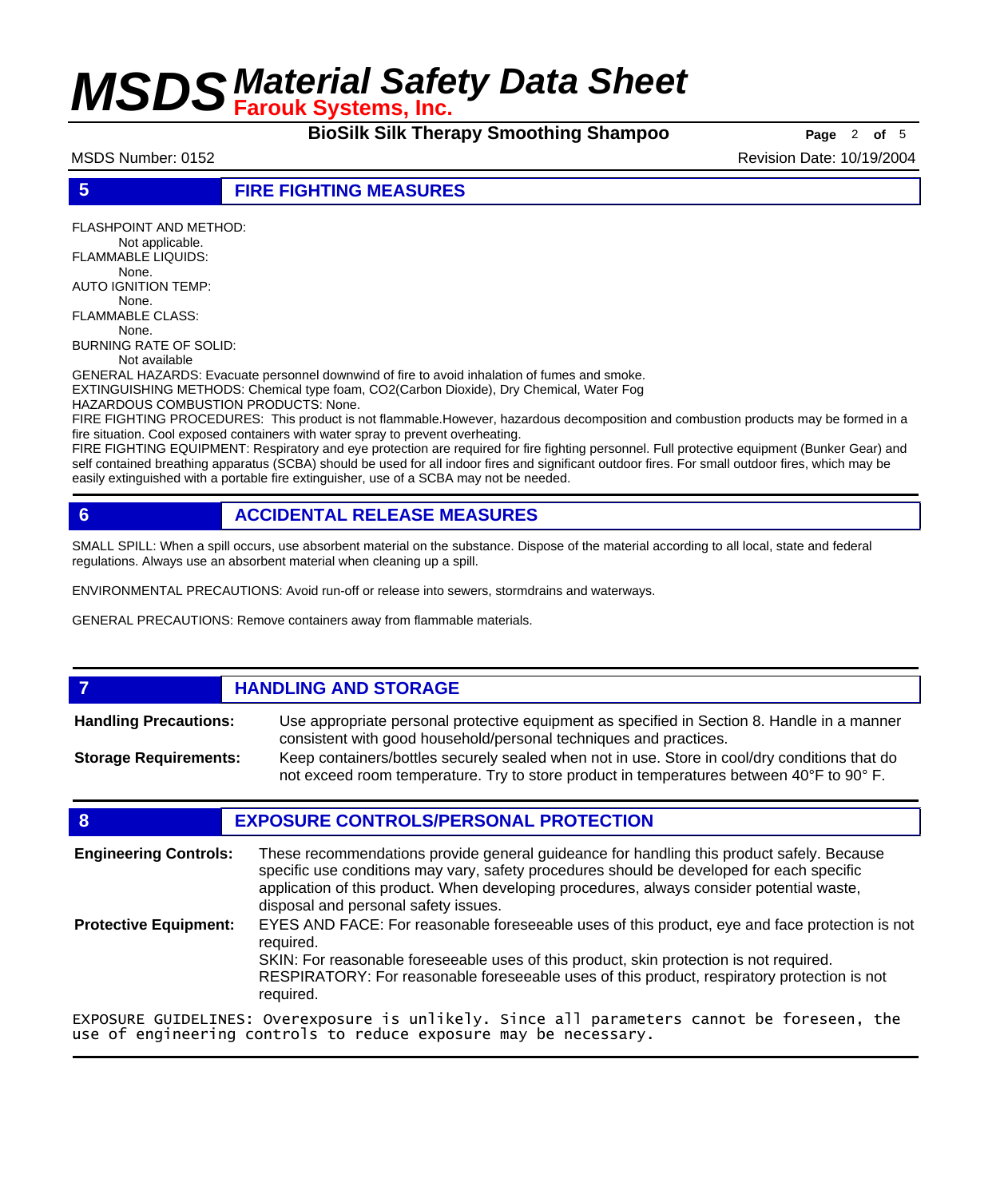**BioSilk Silk Therapy Smoothing Shampoo Page** 3 of 5

MSDS Number: 0152 **Revision Date: 10/19/2004** Revision Date: 10/19/2004

### **9 PHYSICAL AND CHEMICAL PROPERTIES**

**Appearance:** Pearlescent, viscous liquid **Physical State:** Liquid **Odor:** Pleasant perfume fragrance **pH:** 5.0 - 6.0 **Vapor Pressure:** N/A **Vapor Density:** N/A

## **Boiling Point:** 168° F **Freezing/Melting Pt.:** N/A **Solubility:** Soluble in water. **Spec Grav./Density:** 1.00

| 10                                            | <b>STABILITY AND REACTIVITY</b> |                                     |
|-----------------------------------------------|---------------------------------|-------------------------------------|
| Stability:                                    |                                 | YES                                 |
| <b>Conditions to avoid:</b>                   |                                 | Extreme temperatures.               |
| Materials to avoid (incompatability):         |                                 | Keep away from oxidizing materials. |
| Hazardous Decomposition products: None known. |                                 |                                     |
| <b>Hazardous Polymerization:</b>              |                                 | Will Not Occur.                     |

## **11 TOXICOLOGICAL INFORMATION**

ACUTE: DERMAL LD50: Not available. ORAL LD50: Not available. INHALATION LC50: Not available. EYE EFFECTS: This product may cause irritation to eyes if not used under normal conditions. TARGET ORGANS: NONE. SENSITIZATIONS: Not available. CARCINOGENICITY: IARC: Listed by IARC - No. NTP: Listed by NTP - No. OSHA: Listed by OSHA - No.

MUTAGENICITY: Not available. REPRODUCTIVE EFFECTS: None. TERATOGENIC EFFECTS: Not available.

## **12 ECOLOGICAL INFORMATION**

ENVIRONMENTAL DATA: Not available. ECOTOXICOLOGICAL INFO: Not available. DISTRIBUTION: Not available. CHEMICAL FATE INFO: Not available.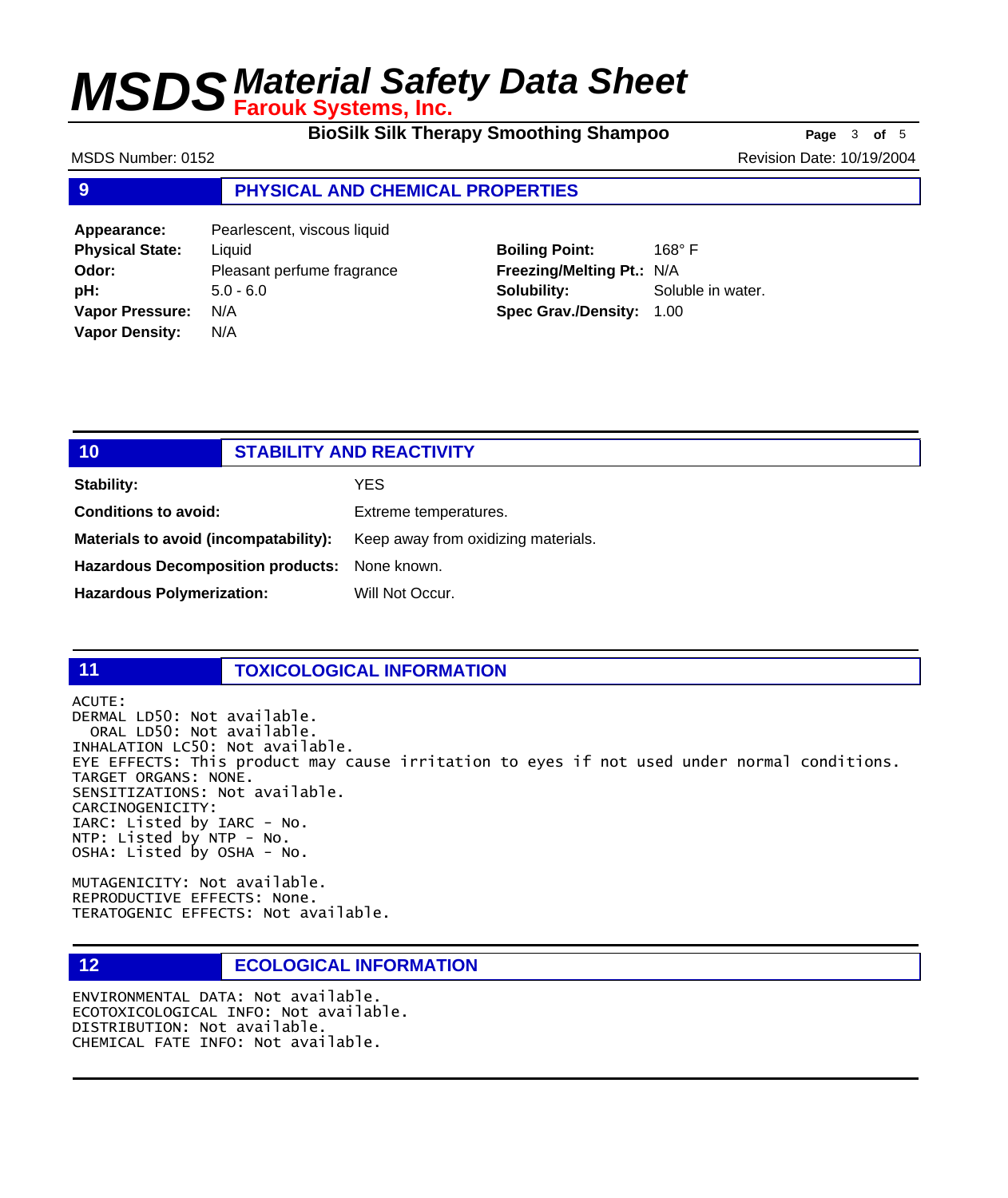**BioSilk Silk Therapy Smoothing Shampoo Page** 4 of 5

MSDS Number: 0152 **Revision Date: 10/19/2004** Revision Date: 10/19/2004

### **13 DISPOSAL CONSIDERATIONS**

US EPA Waste Number and Descriptions:

DISPOSAL METHOD: Controlled release of diluted product into a biological wastewater treatment plant. COMPONENT WASTE NUMBER: No EPA Waste Numbers are applicable for this product's components. DISPOSAL INSTRUCTIONS: Dispose of waste material according to local, state and federal rules and regulations.

**14 TRANSPORT INFORMATION**

This product is not regulated as a hazardous material by the United States (DOT) or Canadian (TDG) transportation regulations.

DOT CLASSIFICATION: Shipping Name: Silk Therapy Smoothing Shampoo Class: None. Non-regulated, non-hazardous

IMDG CLASSIFICATION: Shipping Name: Silk Therapy Smoothing Shampoo Class: None. Non-regulated, non-hazardous

IATA CLASSIFICATION: Shipping Name: Silk Therapy Smoothing Shampoo Class: None. Non-regulated, non-hazardous

1-800-424-9300 1-703-527-3887 Outside the United States CHEMTREC

## **15 REGULATORY INFORMATION**

UNITED STATES: SARA TITLE III (Superfund Amendments and Reauthorization Act) 311/312 HAZARD CATEGORIES Fire: No. Pressure Generating: No. Reactivity: No. Acute: No. 313 REPORTABLE INGREDIENTS: Not applicable. TITLE III NOTES: None. CERCLA(Comprehensive Response, Compensation, and Liability Act) CERCLA RQ: None. TSCA(Toxic Substance Release Act) TSCA REGULATORY: All ingredients are listed in the TSCA Inventory. CANADA: WHMIS(WORKER HAZARDOUS MATERIAL INFORMATION SYSTEM) This product is WHMIS controlled. CANADIAN INGREDIENT DISCLOSURE LIST: Sodium Laureth Sulfate. CANADIAN ENVIRONMENTAL PROTECTION ACT: All intentional ingredients are listed on the DSL(Domestic Substance List). EUROPEAN COMMUNITY: EU REGULATORY: All intentional ingredients are listed on the European's EINECS Inventory. STATE REGULATIONS: Not available.

LOCAL REGULATIONS: Not available.